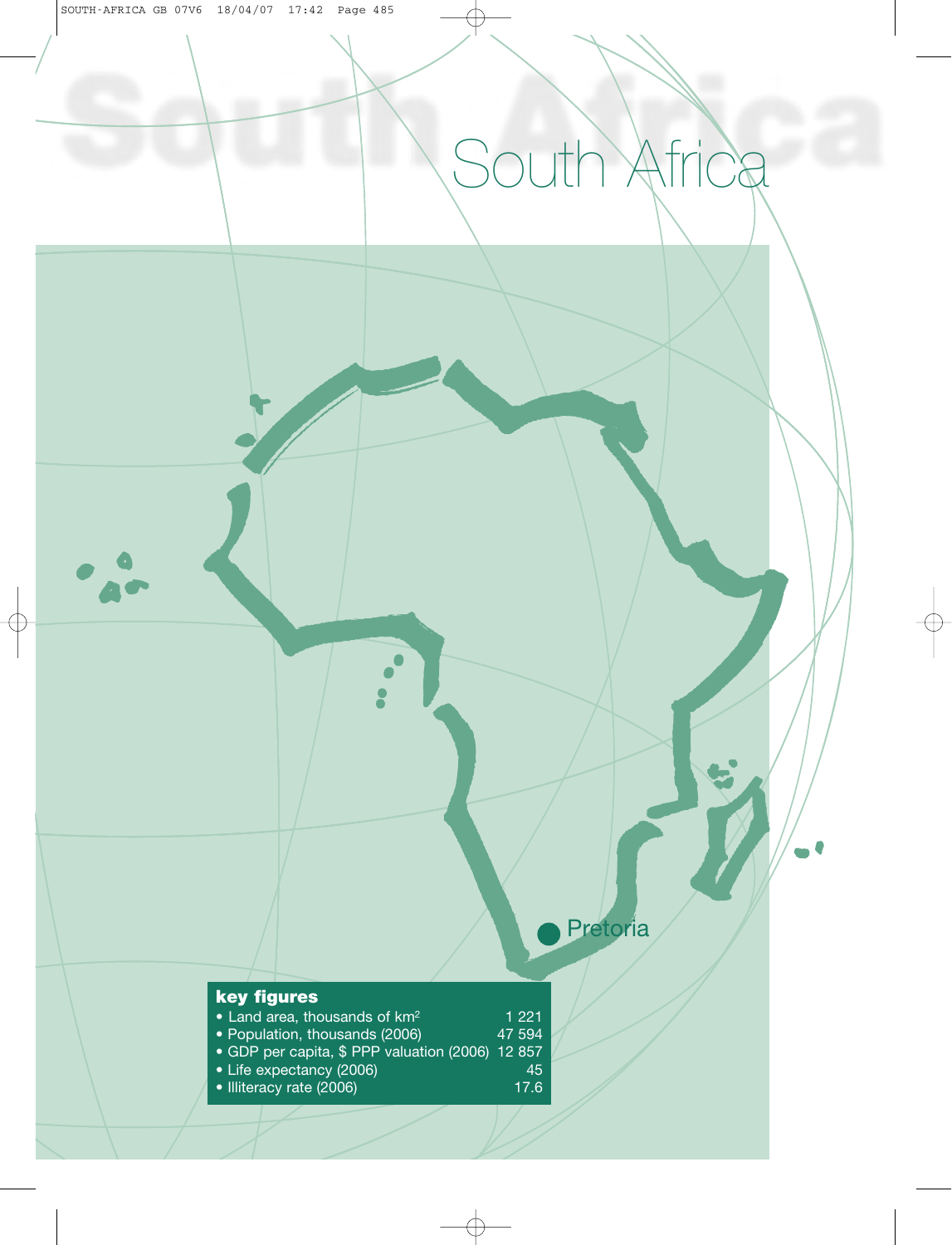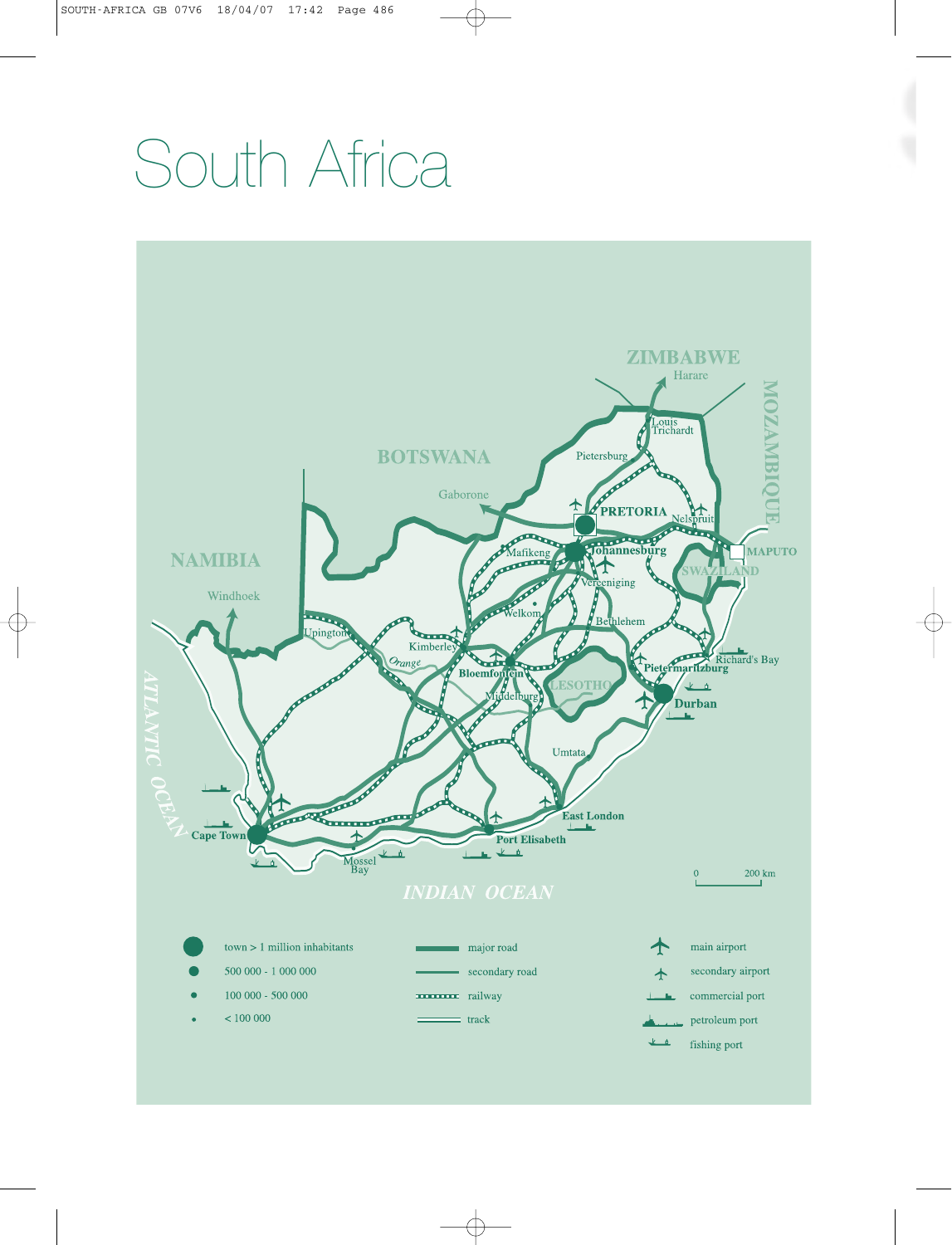**T** HE MOST RECENT HISTORY OF SOUTH AFRICA highlights both the buoyancy of its economic performance and the increasingly risky environment with which it is confronted. By South African standards, the country experienced high real GDP growth in 2005 and 2006 at around 5 per cent, fuelled mainly by booming consumption and vigorous investment. The emergence of a black middle class, boosted by the Black Economic Empowerment (BEE) measures, and increased social expenditures are stimulating private consumption and, in turn, the services and construction sectors. By contrast, gold mining and agriculture are largely underperforming owing to structural bottlenecks and diminishing prospects. As a result of growing incomes, South Africa is experiencing significant tax overruns, with the fiscal deficit shrinking to a mere 0.3 per cent of GDP in 2005/06 and an estimated 0.4 per

cent in the following years. The strong growth is also leading to increased imports and a widening current account deficit, estimated at 4.6 per cent of GDP in 2006.

The current account deficit mostly reflects structural factors which are limiting export competitiveness and

**Steady growth based on internal demand in 2006 caused a currentaccount deficit, underlining the need to hasten structural reform.**

constitute a major challenge for policy makers. Inputs are costly, especially in telecoms and transport, adversely affecting all other industries. Poverty remains very high, as do crime figures and HIV/AIDS statistics. Although declining, unemployment remains at around 26 per cent (and close to 40 per cent if the discouraged unemployed are included).

#### Figure 1 **- Real GDP Growth and Per Capita GDP** (\$ PPP at current prices)



**Source:** IMF and local authorities' data; estimates (e) and projections (p) based on authors' calculations.

http://*[dx.doi.org/10.1787/645266545018](http://dx.doi.org/10.1787/645266545018)*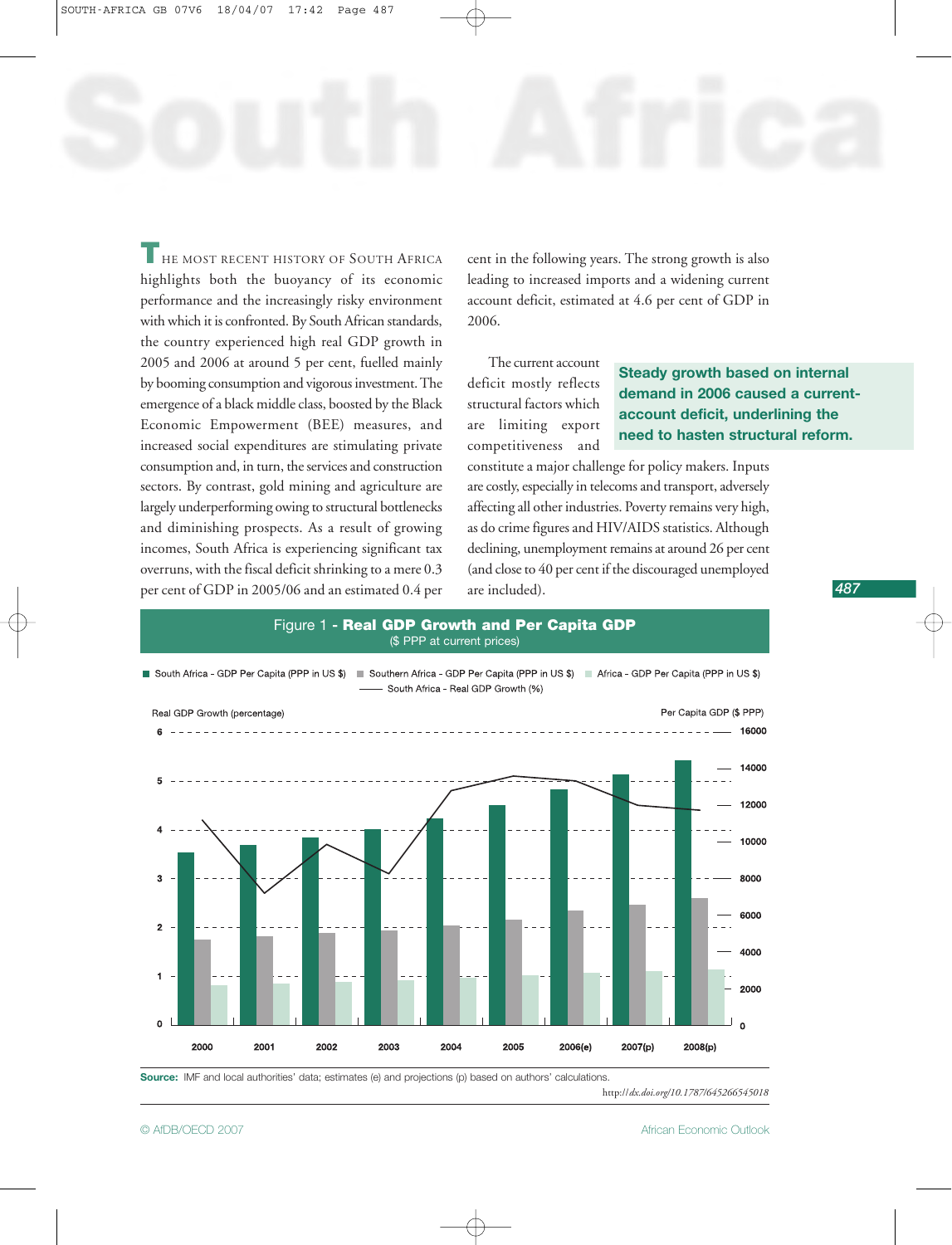In May and June 2006, the turbulence of emerging financial markets affected South Africa, pushing the rand to a depreciation of some 20 per cent. South Africa was one of the most impacted emerging markets due to its large current account deficit and, possibly, perceived, heightened political risk. The domestic financial system was not damaged, however, highlighting the increased resiliency of the South African economy. The South African Reserve Bank (SARB) and the fiscal authorities are working together to dampen domestic demand. The SARB raised interest rates by 200 basis points in the last six months of 2006 while the government is keeping expenditure growth under control. The government is making some efforts to tackle structural bottlenecks: the Accelerated and Shared Growth Initiative for South Africa (ASGISA) programme is aimed at identifying and remedying the binding structural constraints to long-run growth.

The short term outlook continues to be largely positive, with investment, both public and private, expected to replace consumption as the engine of growth. Growth rates are therefore expected to remain high at around 4.5 per cent in 2007 and 2008. The outlook could be clouded, however, by international risks associated with rising interest rates in the United States, fresh oil price increases, a downturn in raw materials markets and domestic uncertainty regarding the succession of President Thabo Mbeki (selection of the next ANC president is scheduled for the end of 2007).

### **Recent Economic Developments**

In 2006, real GDP growth remained at around 5 per cent after 5.1 per cent in 2005. Growth was led by domestic demand-driven sectors (construction, manufacturing and services), while export-oriented sectors (agriculture, mining) lagged behind.

The primary sector was a drag on growth in the first three quarters of 2006. Agricultural output fell by 14.9 per cent over the period due to low crop prices, notably of maize. However, a rebound in food prices in the second half of 2006 helped reinvigorate production in late 2006.

The mining sector contracted in the first nine months of 2006 by 3.4 per cent after recording a lacklustre growth rate of 2.3 per cent in 2005. In the same year, gold production receded by 13 per cent to 297.3 tons, its lowest level since 1923. These poor performances point to the structural difficulties of a sector that remains vital to the South African economy: both directly (7.3 per cent of GDP, 6.2 per cent of nonagricultural formal sector and 30 per cent of exports of goods) and through major induced and multiplier effects. The mining industry undoubtedly suffered from the appreciation of the rand against the US dollar up to July 2005 but it was subsequently unable to reap the benefits of higher rand-denominated metal prices (which rose 66 per cent between July 2005 and June 2006) and, in particular, a bull gold market. The industry reported a sharp 32.7 per cent decline in fixed investment in real terms between early 2004 and early 2006. As a consequence, South Africa slipped from fourth to seventh position in country rankings for exploration spending. The internal capital investment survey of the South African Chamber of Mines points to red tape and regulatory uncertainties, associated in particular with the Mining Charter, Royalty Bill, legal titles and mining prospecting rights, as the main constraints on mining activity. The Chamber estimates that these constraints are responsible for a ZAR 10 billion annual reduction in capital investment in mining. The sector is also confronted with constraints in rail and port capacity and rising water and transport costs. However, the comprehensive restructuring of the industry carried out in recent years and rising international prices are expected to result in a recovery in production in 2007 and beyond.

The labour-intensive construction sector showed 13.2 per cent growth in the first three quarters of 2006 and reported a 22 per cent increase in employment, equivalent to 87 000 new jobs. Manufacturing experienced a 4.2 per cent growth in the nine months to September 2006. The highest rate of manufacturing capacity utilisation in 35 years was reported in June 2006 at 86.3 per cent, while the Investec Purchasing Managers Index (PMI), which measures confidence in the manufacturing sector, reached a record high in July 2006. Similarly, services benefited from vibrant domestic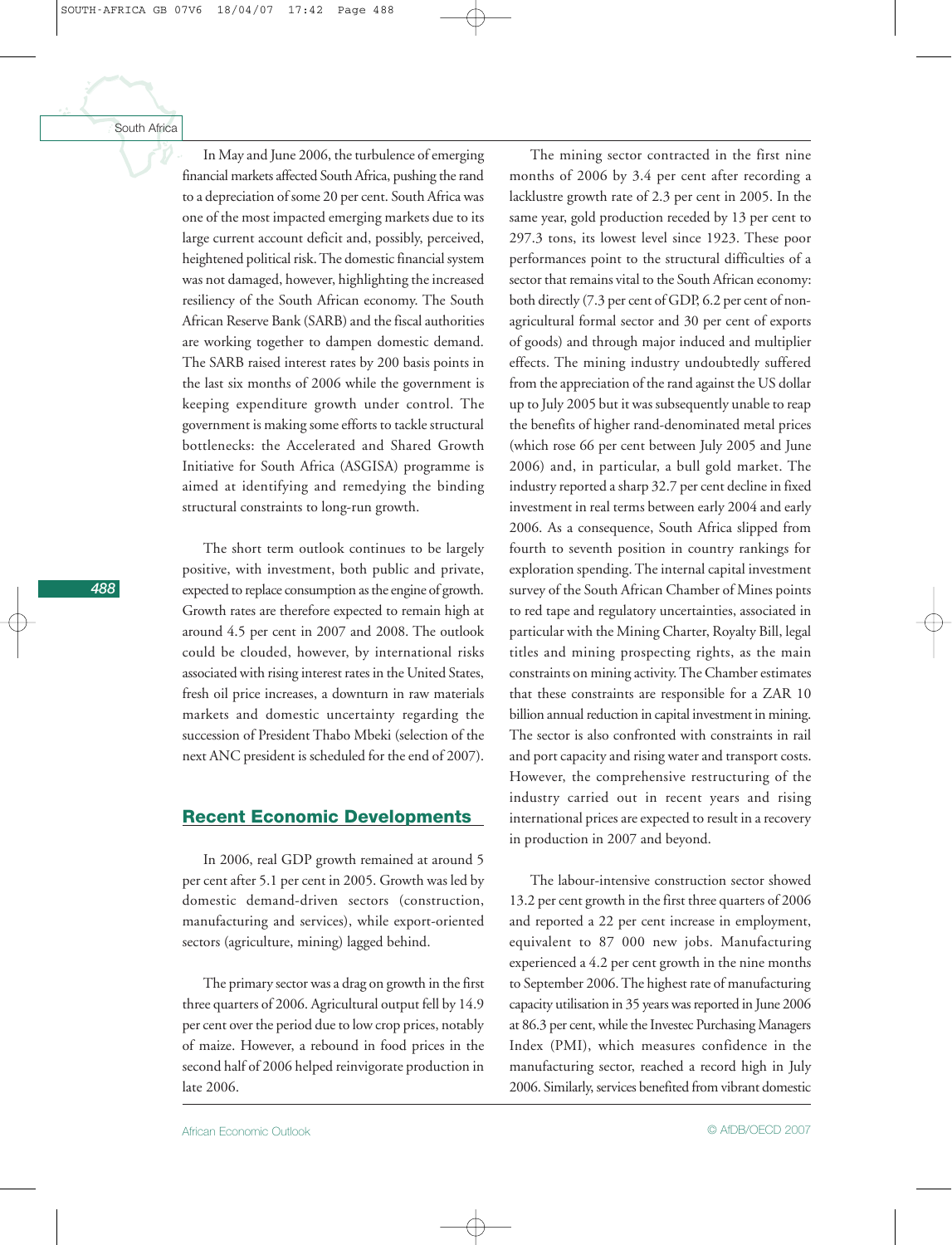



demand, growing 5.9 per cent over the first three quarters of 2006. As a result of sustained vigorous growth, services contributed 66.4 per cent of GDP in 2005 compared to 60 per cent in 1994.

Following the weakening of the rand and interest rate hikes in 2006, a rebalancing of growth in favour of export-oriented manufacturing industries and away from domestic-demand-driven sectors is anticipated in 2007. On the other hand, import-competing domestic industries should remain dynamic thanks to the delayed effect of depreciation of the rand.

All the components of domestic demand proved vigorous in 2006 with real increases in final consumption expenditure by households and government of 4.2 per cent and 7.2 per cent respectively and a 10.6 per cent jump in gross capital formation. As a result, gross fixed investment reached an all-time high of 18.7 per cent of GDP in the third quarter of 2006, up from 15 per cent of GDP in 2002. Household consumption has been boosted by higher real disposable income and outstanding consumer confidence: the FNB/BER Consumer Confidence Index registered the longest continuous period – 10 quarters – of positive consumer expectations since 1994. Confidence and consumer spending have been supported by subdued inflation and a strong rand. They have also been bolstered by a 6 per cent increase in private sector real wages in 2005, substantial personal income tax relief over the past five years, rising government transfers, and a 5 per cent increase in employment since the beginning of 2005, equivalent to almost 350 000 jobs. The emergence of a growing black middle class, aided by black empowerment programmes, also contributed to

## the vitality of consumption. Targeting a lucrative and vibrant domestic market, cash-flush local corporations have undertaken large fixed investments, supplemented by rising public investment. Finally, domestic demand has been fuelled by an accommodating monetary policy and strong credit expansion. Inexpensive credit allowed household consumption to exceed disposable income: 2006 marked the first episode of "dissaving" by South African households since 1984.

http://*[dx.doi.org/10.1787/247765010430](http://dx.doi.org/10.1787/247765010430)*

Overall, South Africa's national savings rate fell to a historical low of 13 per cent in first quarter 2006, which was reflected in a dramatic widening of the current account deficit to 6.1 per cent of GDP in the first quarter – its highest level since 1994 – and 4.6 per cent over the year as a whole. The strength of the rand up to mid-2006 did not help exports and undoubtedly contributed to this deficit.

Monetary tightening in the second half of 2006, along with depreciation of the rand and rising inflation should dampen consumer spending, especially for durables and semi-durables which are very currency- and interest rate-sensitive. Combined with the prudent medium-term fiscal strategy unveiled in October 2006, these factors should help narrow the current account deficit. Yet, the latter is expected to remain large, between 4.6 and 5 per cent of GDP, as investment continues to be buoyant over the next four to five years. Investment is forecast to expand by around 10 per cent annually under the impact of preparations for the 2010 FIFA World Cup and large-scale infrastructure and social project spending by the government and state-owned enterprises such as Transnet and Eskom. These public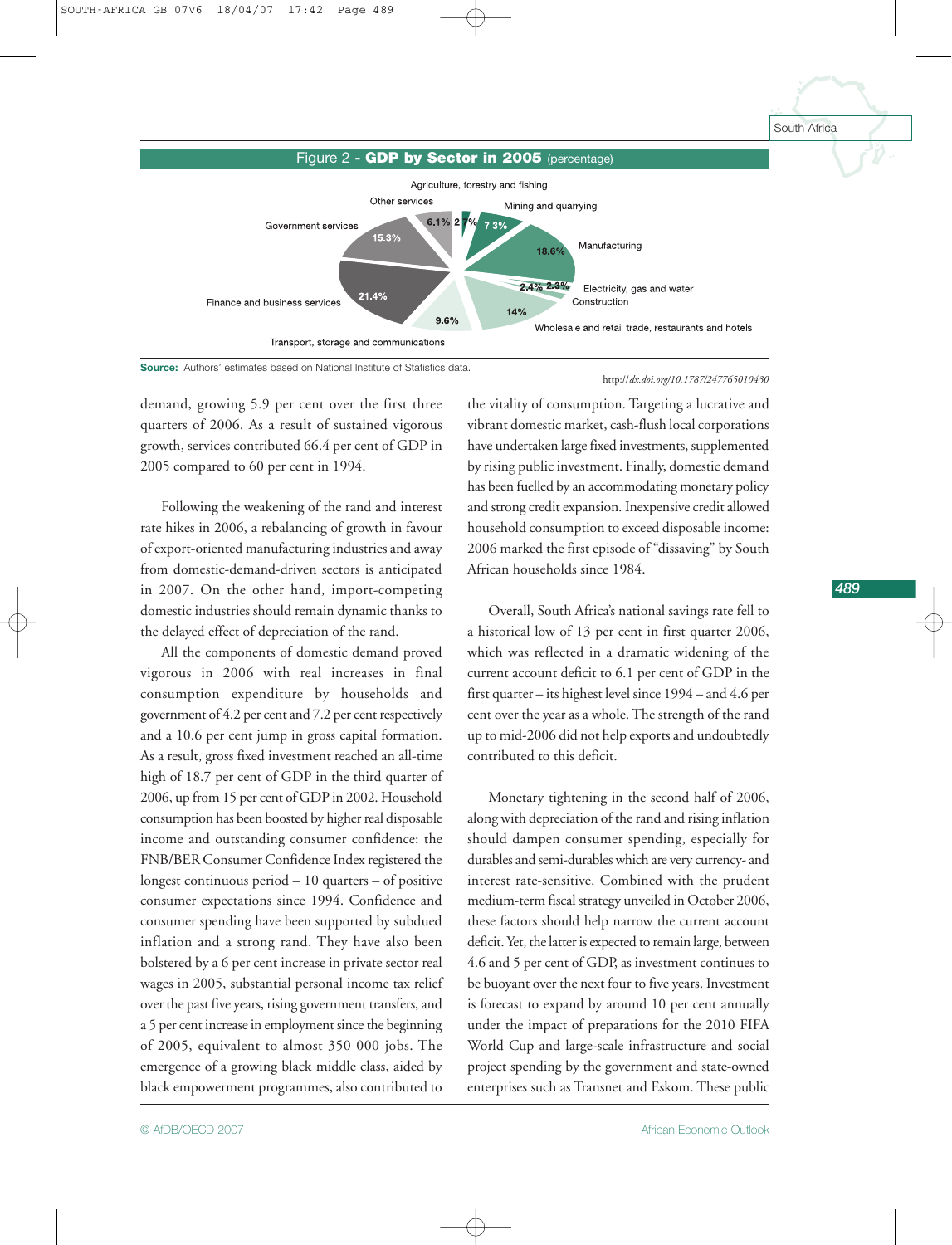| Table 1 - Demand Composition (percentage of GDP) |         |                                              |                            |         |         |  |  |
|--------------------------------------------------|---------|----------------------------------------------|----------------------------|---------|---------|--|--|
|                                                  | 1998    | 2005                                         | 2006(e)                    | 2007(p) | 2008(p) |  |  |
|                                                  |         | <b>Percentage of GDP</b><br>(current prices) | Percentage changes, volume |         |         |  |  |
| <b>Gross capital formation</b>                   | 16.8    | 17.7                                         | 10.6                       | 9.9     | 9.9     |  |  |
| Public                                           | 5.8     | 4.9                                          | 15.0                       | 12.0    | 12.0    |  |  |
| Private                                          | 11.0    | 12.9                                         | 9.0                        | 9.0     | 9.0     |  |  |
| Consumption                                      | 82.1    | 83.7                                         | 4.9                        | 4.2     | 4.5     |  |  |
| Public                                           | 18.8    | 20.2                                         | 7.2                        | 5.0     | 5.0     |  |  |
| Private                                          | 63.3    | 63.5                                         | 4.2                        | 3.9     | 4.3     |  |  |
| <b>External sector</b>                           | 1.1     | $-1.5$                                       |                            |         |         |  |  |
| Exports                                          | 25.7    | 27.1                                         | $2.2^{\circ}$              | 2.3     | 2.1     |  |  |
| Imports                                          | $-24.5$ | $-28.6$                                      | 5.3                        | 4.9     | 6.1     |  |  |

**Source:** Statistics South Africa data; estimates (e) and projections (p) based on authors' calculations.

http://*[dx.doi.org/10.1787/388260456467](http://dx.doi.org/10.1787/388260456467)*

investment programmes are expected in turn to leverage complementary private sector investments. Although investment constitutes a small share of GDP and exhibits lower import content than consumption, the import leakage of large investment programmes such as those planned by Eskom and Transnet is far from negligible. The Industrial Development Corporation estimates it at ZAR 53 billion out of overall capital outlays totalling ZAR 134 billion.

The widening of the current account deficit in 2006 underlines some of the structural weaknesses of the South African economy. Growth in South Africa is limited by supply-side bottlenecks and external constraints. Potential growth and export orientation has admittedly increased over the last five years, owing to improved macroeconomic policies, trade liberalisation and structural reforms, including the restructuring of the manufacturing sector since 2003. Yet, potential growth in South Africa is estimated at only four to 4.5 per cent, and, although up from about 3 per cent in the late 1990s, is still below the level needed to make a major dent in poverty and unemployment.

Investment rates of below 20 per cent of GDP, themselves attributable to insufficient savings and foreign direct investment, are low by emerging market economies' standards. As a result, the availability of critical infrastructure is insufficient and the quality of service is poor. Inadequate investment, along with

limited competition, explains the high costs of services, particularly transport and telecommunications, and of intermediate inputs, in steel and chemicals for instance.

The ASGISA initiative aims to address these problems and to lift average growth to 6 per cent over the 2010-14 period. It is estimated that achieving this target will require an increase in investment to 25 per cent of GDP by 2014. Based on a realistic scenario of investment growth of 10 per cent, however, reaching an investment ratio of over 22 per cent by then promises to be a challenge and, in the period to 2010, growth looks unlikely to exceed 5 per cent.

#### **Macroeconomic Policies**

#### *Fiscal Policy*

Prudent policies have resulted in a dramatic consolidation of South Africa's fiscal position since 1996. Budget deficits have recently hovered in a range between 1.5 per cent of GDP in 2004/05 and 0.4 per cent in 2006/07, while national government debt has been scaled back from 45.3 per cent of GDP in late 2001 to 34.8 per cent in the second quarter of 2006. The country now enjoys a good international credit standing: its long-term foreign currency debt is rated investment grade by S&Ps (BBB+), Moody's (Baa1) and Fitch (BBB+). The risk premium on South Africa's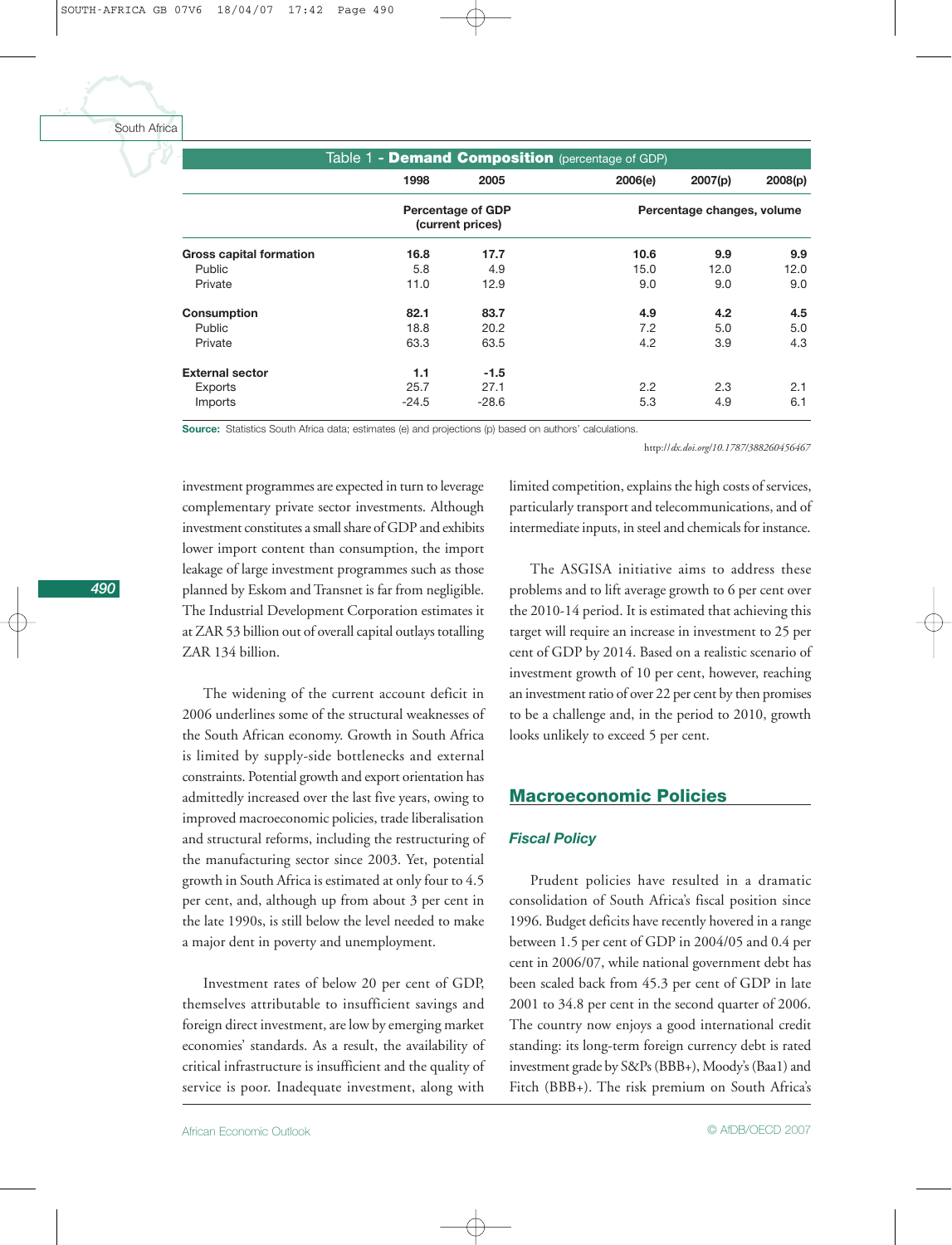| Table 2 - <b>Public Finances</b> (percentage of GDP) |         |         |         |        |        |                                          |        |
|------------------------------------------------------|---------|---------|---------|--------|--------|------------------------------------------|--------|
|                                                      | 1998/99 | 2003/04 | 2004/05 |        |        | 2005/06 2006/07(e) 2007/08(p) 2008/09(p) |        |
| Total revenue and grants <sup>a</sup>                | 24.7    | 23.8    | 25.1    | 26.3   | 26.3   | 26.2                                     | 26.2   |
| Tax revenue                                          | 24.0    | 23.3    | 24.6    | 25.8   | 25.7   | 25.7                                     | 25.7   |
| Consolidated expenditure <sup>ab</sup>               | 28.5    | 27.7    | 27.8    | 29.1   | 29.0   | 28.8                                     | 28.7   |
| Current expenditure                                  | 26.9    | 26.6    | 26.6    | 27.5   | 27.3   | 26.9                                     | 26.7   |
| <b>Excluding interest</b>                            | 21.3    | 22.9    | 23.1    | 24.2   | 24.3   | 24.1                                     | 24.1   |
| Wages and salaries                                   | 10.8    | 9.5     | 9.4     | 9.8    | 9.6    | 9.4                                      | 9.4    |
| Interest                                             | 5.6     | 3.7     | 3.5     | 3.3    | 3.0    | 2.8                                      | 2.6    |
| Capital expenditure                                  | 1.6     | 1.2     | 1.2     | 1.7    | 1.8    | 1.9                                      | 2.0    |
| Consolidated balance <sup>b</sup>                    | $-3.9$  | $-3.9$  | $-2.7$  | $-2.8$ | $-2.8$ | $-2.6$                                   | $-2.5$ |
| Main budget balance                                  | $-2.7$  | $-2.3$  | $-1.5$  | $-0.3$ | $-0.4$ | $-0.4$                                   | $-0.5$ |

a. Only major items are reported.

b. Includes expenditure by national and provincial government, social security funds and selected public entities.

**Source:** : South African National Treasury data; estimates (e) and projections (p) based on authors' calculations.

http://*[dx.doi.org/10.1787/706773153276](http://dx.doi.org/10.1787/706773153276)*

long term foreign currency debt reached an all time low 68 basis points in February 2006 and widened to a mere 115 basis points in July 2006, following the May-June 2006 turbulence in emerging markets. This risk premium narrowed again to 98bps in October 2006. In short, the government has a significant margin for increasing public expenditures.

As in 2004/05, the budget deficit turned out to be far lower in 2005/06 at 0.3 per cent of GDP than the expected 3.5 per cent of GDP. The situation is likely to repeat itself in the following years with a likely closing of the fiscal deficit.

The unexpectedly low deficit in 2006 was due to very strong revenue growth of 13.5 per cent in 2006, far above anticipated 4.5 per cent growth, and almost double GDP growth. Indirect taxes (VAT in particular) grew 14.5 per cent, while personal income and corporate tax receipts showed an 18.1 per cent increase. The surge in tax revenues has been driven by dynamic domestic demand but also by structural factors<sup>1</sup>, namely the continued broadening of the tax base, partly attributable to a progressing formalisation of the economy, and the strong tax compliance efforts made by the South African Revenue Services in recent years. Despite tax relief for individuals and a tax amnesty for small businesses, the tax revenue to GDP ratio has risen from 21.2 per cent in 1996/97 to 26.2 per cent in 2006/07. The cyclical component of this rise in tax revenues is fairly small, according to the IMF2. At the same time, expenditures (capital outlays included) turned out to be broadly in line with the initial budget forecast.

For the future, the government is aiming to increase the share of investment in public expenditure. Public investment is forecast to rise by 9.8 per cent annually from 2005 to 2009, so as to prepare the 2010 FIFA World Cup, improve public service delivery and achieve the priorities set out in the ASGISA. Capital outlays are set to reach 7.2 per cent of total expenditure and 2.2 per cent of GDP by 2009/10 compared to 4.5 per cent and 1.2 per cent respectively in 2004/05. Priority sectors are public works, housing, water, education and health services (including a hospital revitalisation programme). They will be supplemented by massive investment planned by Eskom in electricity generation and electrification, as well as significant spending by Transnet, aimed at improving the quality and efficiency of the country's rail network, major ports and harbours.

<sup>1.</sup> Tax revenues in South Africa have been consistently higher than expected by government in recent years.

<sup>2. &#</sup>x27;South Africa: Selected Issues', September 2006, IMF Country Report No. 06/328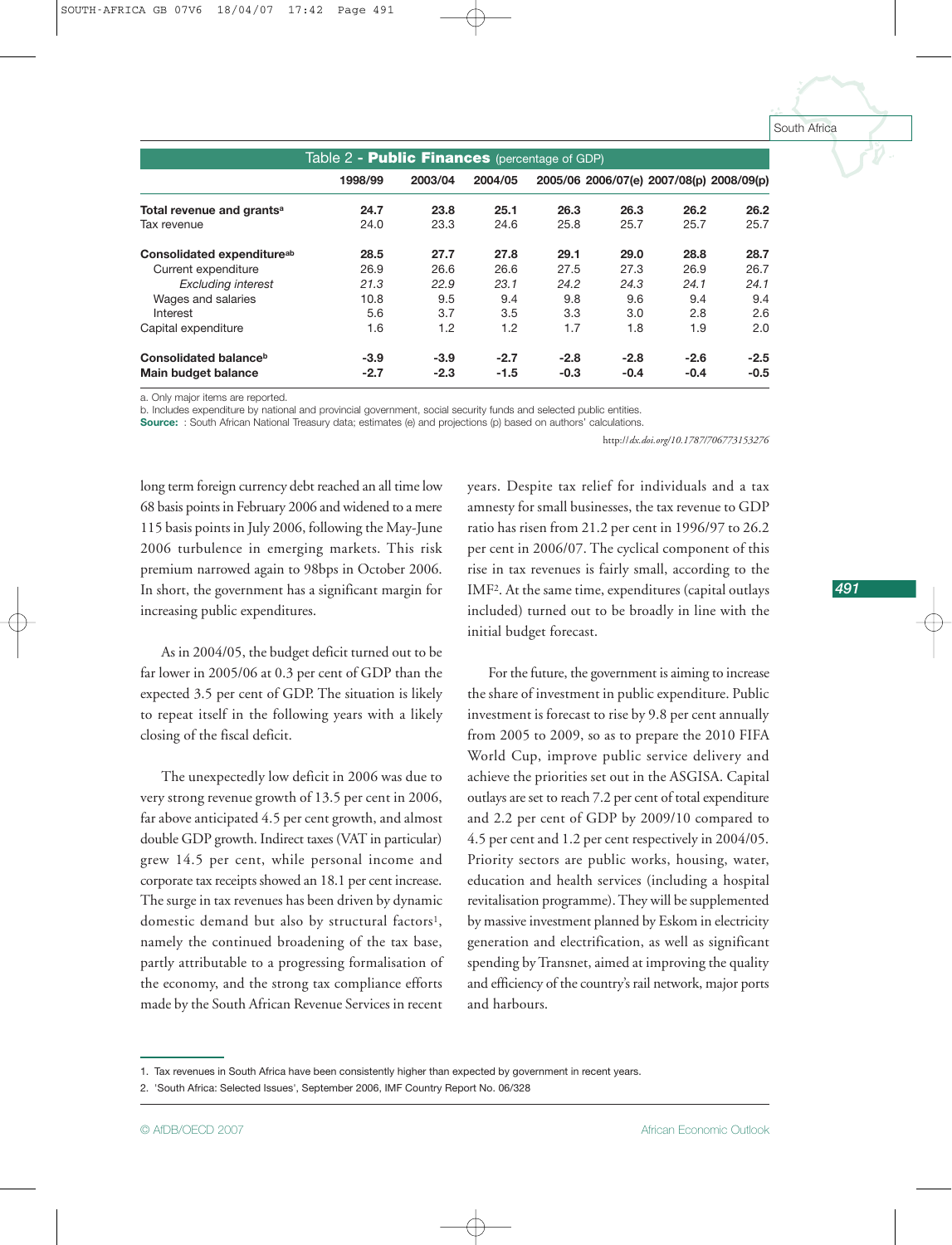While increasing the share of capital expenditure, the government aims to keep total expenditure below 30 per cent of GDP, by restraining the growth of current expenditure in line with GDP. In particular, the wage bill and transfers to households are expected to remain stable as a share of GDP. The roll-out of the government social grant programme is nearing completion and its impact on the budget is flattening out. There are no clear indications that the initiative will be extended further as the government intends to avoid the emergence of a dependency culture and to prevent the financial cost of the scheme from spinning out of control. In other words, spending plans by the fiscal authorities continue to strike a sensible balance between fiscal stability and social objectives. This strategy should result in narrow fiscal gaps over the period to 2009-10 – no higher than 0.5 per cent of GDP. Yet fiscal policy remains expansionary when cyclically adjusted, with a structural deficit estimated by the IMF at 2 per cent of GDP.

The authorities make the case for a prudent fiscal stance by stressing that the scope for increasing tax revenues further is limited because all feasible measures to improve tax compliance have already been undertaken. Cautious expenditures plans are also underpinned by a realistic assessment of South Africa's capacity for absorption, skill constraints and limited administrative capacities at the municipal and provincial levels. The government also stresses the need for coordinating fiscal and monetary policies to relieve pressure on the current account, slow growth to its potential rate and dampen inflation.

#### *Monetary Policy*

Monetary authorities were confronted with rising inflation in 2006: in September 2006, the Consumer Price Index (CPIX) inflation rate reached 5.1 per cent – its highest level in two years – and averaged 4.9 per cent over 2006 as a whole. Inflation could again be at the top of the targeted 3 to 6 per cent band in 2007, averaging out at about 5 per cent. The increase in inflation is attributable largely to strong domestic demand resulting in high capacity utilisation (86.2 per cent in June 2006, 88.6 per cent in durable goods) and in growth exceeding its long term potential. As a result

of labour-market pressures, growth in unit labour costs accelerated in the formal non-agricultural sector to 7.6 per cent in the year to the first quarter 2006. In addition, rising prices of imported goods (oil in particular), transport and food, at a rate well above 6 per cent, drove the overall inflation index up. The rise in the price of inputs, energy and labour were easily passed on to consumers.

The growth in credit to the private sector has been consistently higher than 20 per cent since January 2006 and reached a record 25.3 per cent in September 2006, as the SARB accommodated the increase in money demand accompanying growing nominal GDP. Previously disadvantaged sections of the population which were entering the credit market for the first time in 2005 and 2006 largely accounted for the sharp increase in credits. Monetary policy was the most expansionary since 1994: from April 2005 to June 2006, the repurchase rate of the central bank stood at an all-time low 7 per cent.

The inflationary pressures were compounded by the sharp 20.6 per cent depreciation of the rand between April and October 2006 and ensuing pass-through effects. Global factors, such as the tightening of US monetary policy and concerns about a drop in international investors' appetite for emerging markets assets played a role in the weakness of the rand. The rand proved particularly vulnerable to the sell-off of emerging markets' assets due to very large current account deficits and declining prices for key South African export commodities in 2006. However, the rand bounced back later in the year to such an extent that overall depreciation in 2006 was only 8.6 per cent.

The challenge now faced by the monetary authorities is to keep inflation in check, to engineer a soft landing of the economy and in due course to narrow the current account deficit and reduce the rand's instability. Achieving these objectives requires that the SARB tread a fine line between a too soft monetary response and the risk of a hard landing. In other words, the tightening of the monetary stance must dampen domestic demand while avoiding a crash on the property market, which is vulnerable to interest rate swings due to a high volume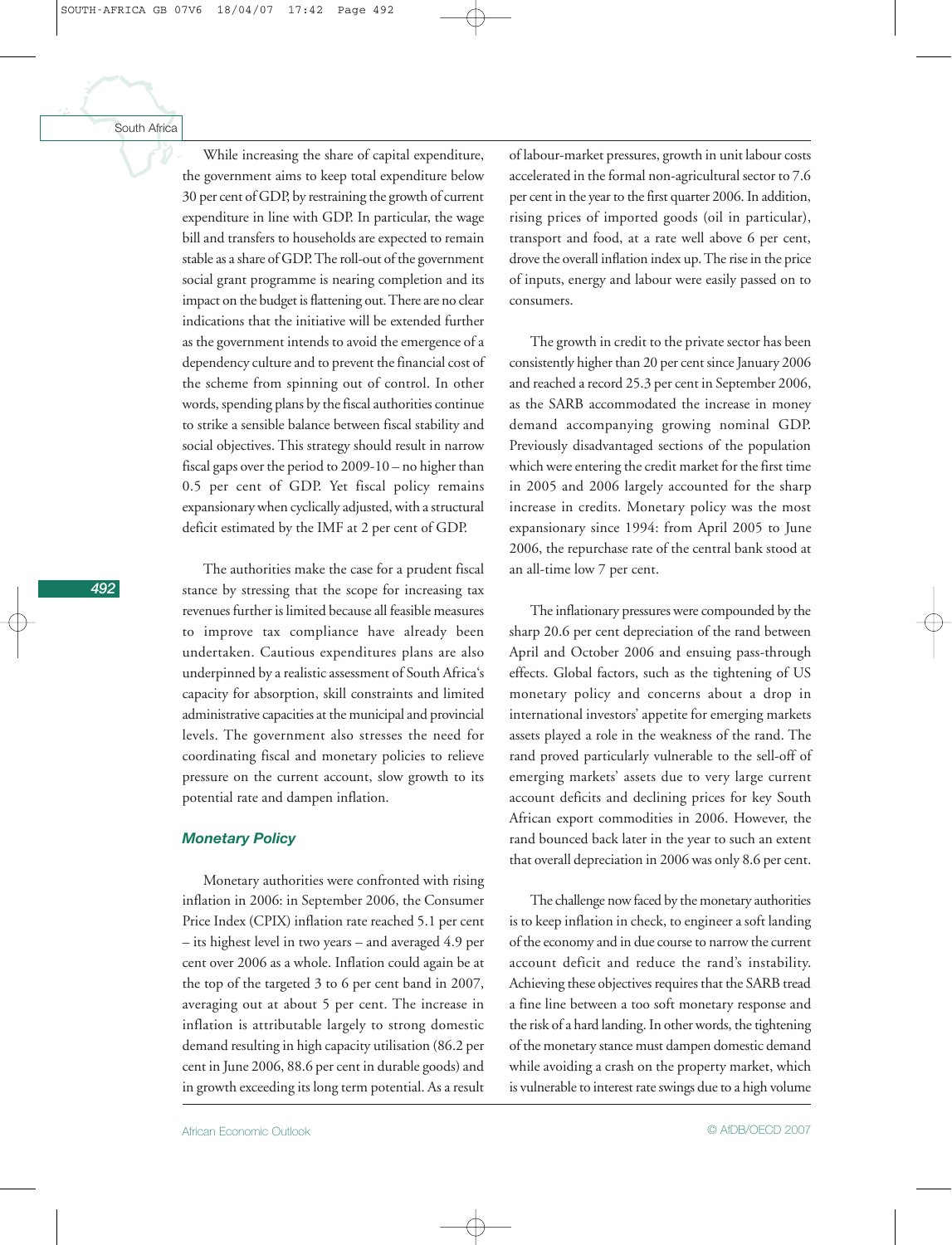of mortgage debt at variable interest rates. Also, the central bank intends to dampen damaging interestrate volatility. The strategy so far has consisted in a gradual tightening of the monetary stance: policy interest rates were raised in June 2006 for the first time in almost four years. Tightening in 2006 reached 200 basis points overall. This strategy started to bear fruit in early 2007. Despite the depreciation of the rand and the rise in inflation in 2006, stable nominal wage settlements in the third quarter 2006 and an inverted interest rates curve are indications that expectations regarding inflation remained stable. Also, as real interest rates rise, domestic demand and credit were expected to slow down in early 2007. Combined with softening international oil prices in early 2007, the latter developments improved the inflation outlook and led the SARB's monetary policy committee not to raise interest rates further on 15 February 2007.

#### *External Position*

The trade liberalisation programme pursued by South Africa since 1994 has resulted in a more open economy: the import penetration ratio was estimated at an all-time high of 25.1 per cent in 2006 while the exports-to-GDP ratio (including services) increased from 22 per cent in 1994 to an estimated 23.8 per cent in 2006. However, upstream sectors are over-protected. The tariff structure is also too complex with too many tariff bands and spikes.

In March 2006, the SADC Economic Partnership Agreement (EPA) Group proposed that South Africa became a full participant in the Southern African

Development Community (SADC) – European Union (EU) EPA negotiations (it had previously been only an observer), even though trade between South Africa and the EU is already governed by the Trade, Development and Cooperation Agreement (TDCA) which came into force in January 2000. Botswana, Lesotho, Namibia and Swaziland (BLNS) make the case for special treatment of their sensitive products. The European Commission (EC) made it clear however that South Africa could not benefit from such special treatment and would remain subject to the existing TDCA regime. In turn, South African trade officials rule out such a possibility. Also, the aim of the SADC EPA group is that in due course all its members (and not only its least developed members – Angola, Mozambique and Tanzania) should benefit from an Everything But Arms (EBA) access to the EU market, even though this is unlikely to be endorsed by the EC.

In 2005 and 2006, vibrant domestic demand combined with the lagged effects of the strong rand to boost imports. At the same time, the value of oil imports has been driven up by high prices. Overall, the value of imports increased by about 17 per cent in 2006. Exports, especially in manufacturing, grew less rapidly at 14.8 per cent, hampered as they were by the effects of the strong rand, while local producers tended to serve the booming domestic market instead of expanding their market shares abroad. As a result, the country's merchandise trade deficit widened from 0.8 per cent of GDP in 2005 to 1.3 per cent in 2006.

The widening gap in services also contributed to growth in the current account deficit in 2006 to 4.6 per

| Table 3 - <b>Current Account</b> (percentage of GDP) |        |        |        |        |         |         |         |
|------------------------------------------------------|--------|--------|--------|--------|---------|---------|---------|
|                                                      | 1998   | 2003   | 2004   | 2005   | 2006(e) | 2007(p) | 2008(p) |
| Trade balance                                        | 1.4    | 2.1    | $-0.1$ | $-0.8$ | $-1.3$  | $-1.5$  | $-2.3$  |
| Exports of goods (f.o.b.)                            | 21.7   | 23.2   | 22.4   | 22.8   | 23.8    | 23.5    | 22.4    |
| Imports of goods (f.o.b.)                            | 20.3   | 21.1   | 22.5   | 23.6   | 25.1    | 25.0    | 24.7    |
| <b>Services</b>                                      | $-0.2$ | $-0.2$ | $-0.6$ | $-0.7$ | $-0.9$  | $-0.9$  | $-0.7$  |
| Factor income                                        | $-2.4$ | $-2.8$ | $-2.0$ | $-2.0$ | $-1.8$  | $-1.7$  | $-1.5$  |
| <b>Current transfers</b>                             | $-0.6$ | $-0.5$ | $-0.7$ | $-0.7$ | $-0.7$  | $-0.6$  | $-0.5$  |
| <b>Current account balance</b>                       | $-1.8$ | $-1.3$ | $-3.4$ | $-4.2$ | $-4.6$  | $-4.6$  | $-5.1$  |

**Source:** South African Reserve Bank data; estimates (e) and projections (p) based on authors' calculations.

http://*[dx.doi.org/10.1787/756403288572](http://dx.doi.org/10.1787/756403288572)*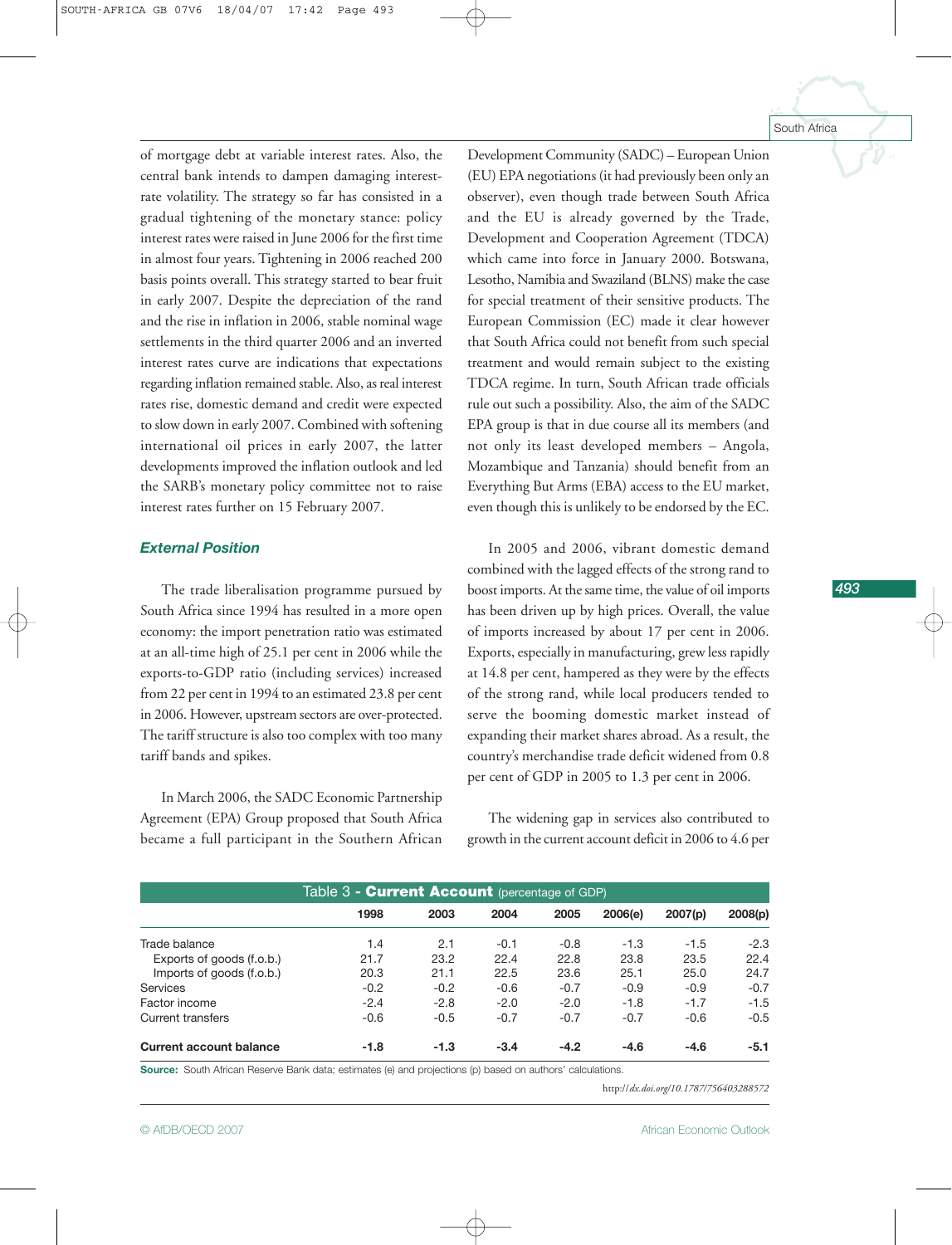

Figure 3 **- Stock of Total External Debt** (percentage of GDP)

*494*

**Source:** IMF.

cent of GDP – its highest level since 1982. Nevertheless, the latter was comfortably financed by portfolio capital inflows in the first three quarters of 2006, despite turbulence in emerging markets, and international reserves actually increased. But reliance on volatile capital inflows remains a source of vulnerability and a shift from portfolio to foreign direct investment (FDI) would be desirable. FDI inflows remain disappointing, however.

Despite the volatility of the rand and of South Africa's vulnerability to capital outflows, the authorities remain committed to liberalising capital controls and, in particular, to gradually lifting remaining ceilings on outflows. Their objective is to replace quantitative limits on outward investment with prudential regulations for institutional investors. This strategy is made possible by an increasingly comfortable stock of international reserves, which increased from \$18.7 billion in January 2006 to \$21.5 billion in October. As a result, reserve coverage of imports of goods and services rose from 7.9 weeks in 2003 to 14 weeks. Also, the ratio of gross foreign reserves (including gold) in the economy to gross external short-term debt stood

http://*[dx.doi.org/10.1787/272684865441](http://dx.doi.org/10.1787/272684865441)*

at 157 per cent in March 2006, up impressively from 71 per cent in December 2003. Hence, despite a ratio of reserves to imports relatively low by emerging markets standards, improving liquidity ratios have enabled South Africa to easily withstand the turmoil on emerging markets in 2006 and helped to retain the confidence of international investors.

South Africa's foreign debt was just 18.8 per cent of GDP in 2006 compared to 29.4 per cent in 1999 and an ever increasing share of it is rand denominated (43.8 per cent in the first quarter of 2006 compared to 37.5 per cent one year before). Debt service accounted for 8.8 per cent of export revenues in 2005.

#### **Structural Issues**

#### *Recent Developments*

With the macroeconomic situation stabilised and creditworthiness restored, the South African authorities are now focusing on structural obstacles to growth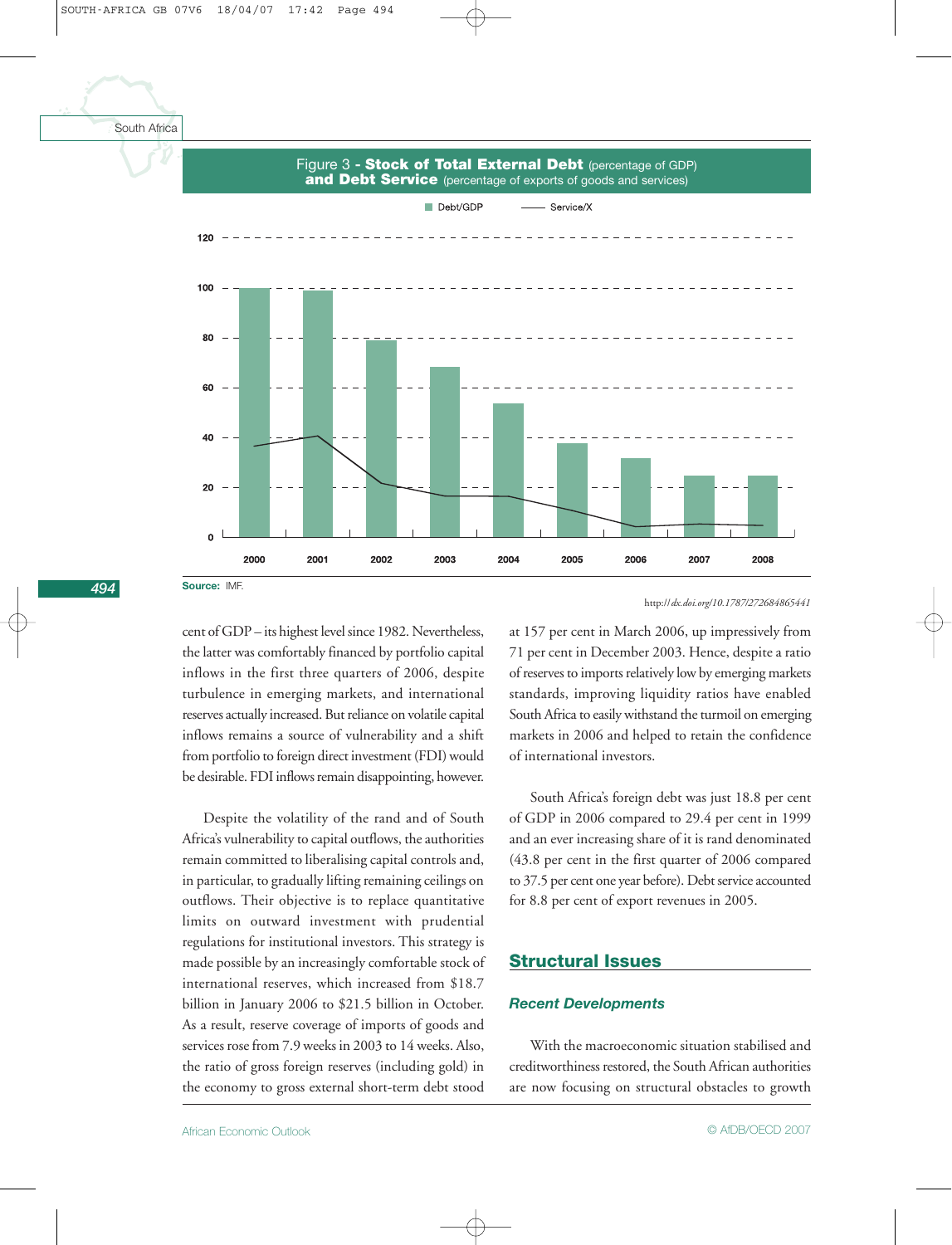and on equity. Despite the remarkable transformation undergone by the South African economy, the level of employment creation remains disappointing. With the ASGISA program unveiled by president Mbeki in February 2006, the South African authorities are pursuing the objective of halving poverty and unemployment by 2014. The document identifies six key constraints and related policy measures to address them: *a)* the cost, efficiency and capacity of infrastructures, *b)* the shortage of suitably skilled labour, *c*) barriers to market entry and competition, *d)* the regulatory environment and the burden on small and medium-sized businesses, *e)* deficiencies in government organisation, capacity and leadership, and *f)* the level and volatility of the exchange rate. ASGISA has been criticised as unfocused by some analysts. The authorities submitted their programme for review by experts from the Harvard Center for International Development3. Although generally supporting its approach, these experts lamented its excessive reliance on capital accumulation and its neglect of labourmarket issues.

Reflecting government policies, transport infrastructure is improving. In line with the exportoriented strategy of the country, port development has become a priority. This is consistent with the importance of maritime transport for South Africa, which handled 96 per cent of imports and exports in 2005. The stateowned monopoly Transnet is allocating half of its ZAR 32 billion investment budget to restructuring and expanding port facilities in the coming five years. Although delayed, the deep water port in Coega is expected to start operating in early 2008. By end-2006, the Coega industrial development zone had attracted some 10 investors, including aluminium company Alcan which is investing some ZAR 16 billion in an aluminium smelter.

The 2010 World Cup is also generating investment in infrastructure. Some ZAR 15 billion have been earmarked by central government (and similar contributions are expected from other spheres of government) for construction and upgrading of stadiums. After investing ZAR 3 billion in infrastructure over 1999-2003, Airports Company South Africa (ACSA) has allocated a further ZAR 5 billion for the period up to 2009 for upgrading airport terminals and runways. The O.R. Tambo Airport (Johannesburg International Airport) is already the busiest airport in Africa, with 13 million passengers in 2005 and 200 000 flight arrivals and departures. In 2006, six new airlines joined the 100 or so already present at JIA. JIA is also a major freight hub with more than 320 000 tons of cargo moved in 2005 – 7 per cent more than in 2004.

The much-delayed construction of the Gautrain fast rail link finally started in mid-2006. The first segment, linking the airport to Johannesburg, is to be completed by June 2010 for the World Cup and the remaining link between Johannesburg and Pretoria by 2011. To date, it represents the largest publicprivate partnership (PPP) signed on the African continent. The ZAR 21 billion contract for a 15-year concession was under negotiation for 15 months before it was finally signed in September 2006 by Gauteng province and the Bombela consortium led by Bouygues Construction and RATP International. The project is expected to provide transport for 60 000 to 70 000 passengers daily. In response to criticisms, the project has been further integrated in the existing transport system (with commuter trains, buses and with large car parking areas) and safety measures have been upgraded. However, the Gautrain project remains only a partial answer to the huge Johannesburg-Pretoria commuting problem, which concerns over 6 million commuters a day.

The upgrading of infrastructures and public services is limited by the limited capacities of local governments and skill shortages. This is a real challenge for the central authorities, given their commitment to increase provincial and local budgets by 58 per cent over the next three fiscal years. Several mechanisms have been developed to promote training and capacity building in local government. Technical assistance is provided

<sup>3.</sup><http://www.cid.harvard.edu/southafrica/index.html>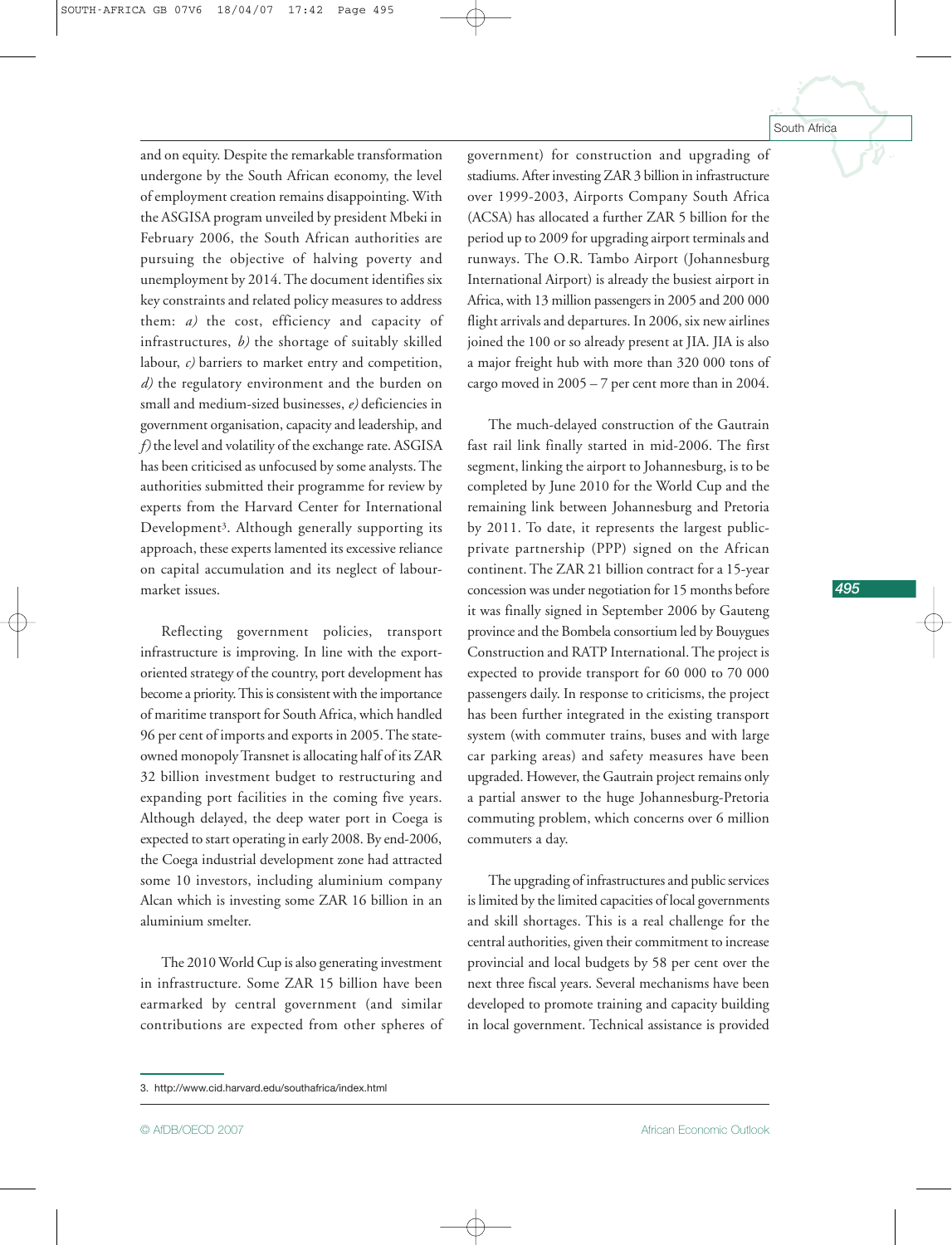by the Treasury in the fields of planning, budgeting and financial management. Also, the Development Bank of Southern Africa (DBSA) has started providing aid in basic service delivery through the deployment of experts in municipalities with the greatest needs (*Siyenza Manje* initiative). In March 2006, in order to tackle the mismatch of skills, the Deputy President launched the Joint Initiative for Priority Skills Acquisition (JIPSA). It focuses on skill development through improved alignment between higher education programmes and the needs of the public and private sectors, incentives for the repatriation of skilled South African expatriates and recruitment of retired experts.

Faced with very weak export performance since 1960 by international standards and a low level of export sophistication compared to its GDP level, the South African authorities are seeking to strengthen trade and industrial policy. The new national industrial policy framework attempts to better coordinate, focus, monitor and evaluate industrial policies so as to increase their impact. Fourteen priority sectors have been identified, with particular emphasis initially on business services and tourism. The authorities are aiming to diversify away from minerals and mineral-processing, while intensifying industrialisation and higher value activities in new areas of global growth. To that end, they are deploying a mix of incentives (including fiscal), large infrastructure investment and financing of priority sectors. They are also encouraging industrial development zones (ex. Coega). So far, however, there is a lack of co-ordination among the proliferation of initiatives. The approach of targeting certain sectors, while large unresolved economy-wide structural bottlenecks remain, is questionable. In that respect, the authorities are seeking to enhance competition through trade liberalisation and import tariffs on steel have been removed recently. A new competition law is under review by the Department of Trade and Industry.

Strengthening competition is especially needed in telecommunications, the cost of which remains a major concern for investors in South Africa. Even though South Africa ranks first in sub-Saharan Africa in terms of fixed line coverage (10 per 100 inhabitants), this ratio

is weak among emerging countries and even deteriorating. It is partly compensated by a high mobile phone penetration, with 31 million registered users and 65 mobiles per 100 inhabitants. The country has been trying to open the fixed line sector to competition since 2000 with the establishment of the Independent Communications Authority of South Africa. However, competition is only just developing with the entry in August 2006 of a second fixed-line operator, Neotel, led by the Indian group Tata. The new company has announced a ZAR 1 billion investment plan over the next 10 years to develop the network. A new Electronic Communications Act was also adopted in parliament in April 2006 to allow attribution of licences for both mobile and fixed systems. Besides the three existing mobile operators, three additional telecom groups are expected to benefit from the new act to offer some mobile phone services, which should help put further pressure on prices. Some uncertainties remain, however, notably regarding use of the West Africa / South Africa / Far East underwater high speed cable for which Telkom has a monopoly.

The market opportunities created by the emergence of the black middle class and large infrastructure projects are stimulating FDI. FDI is also facilitated by a sound governance and legal system. Some six major new investments worth a total ZAR 45 billion, notably in the retail, financial services and transportation sectors, are in the pipeline. Despite progress in diversification, FDI in South Africa is likely to remain concentrated on primary products and natural resource-intensive industries for some time. Domestic private investment is also picking up with new developments, notably shopping malls, in townships. Obstacles to higher foreign and domestic investment include the relatively small national and regional markets, factor costs (with the notable exception of electricity) and lack of skills.

The overall business environment is characterised by a continuous improvement in investor and consumer confidence, fuelled by rising growth. However, the selection of the new ANC president in 2007 is putting some pressure on the investment climate. Jacob Zuma, a possible successor to President Thabo Mbeki, has been critical of the government's liberal economic policies. His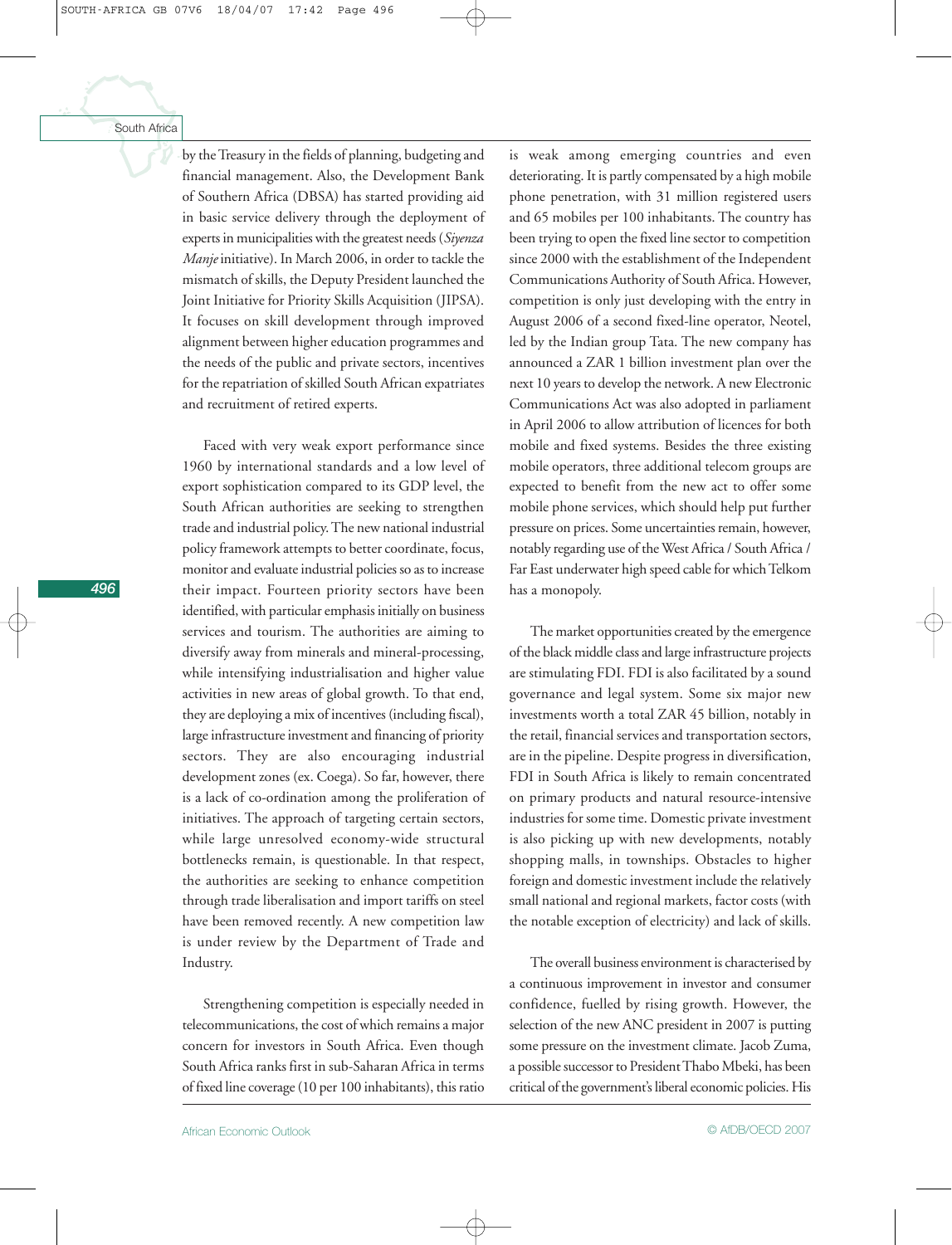accession to power might slow the pace of reforms, notably in the labour market, but would probably not dramatically reverse the government's policies.

High crime rates also remain a detriment to the attractiveness of the country, even though improvements are appearing. The Police Service's crime statistics released in September 2006 show a drop in the overall crime rate by 11.3 per cent between April 1994 and March 2006. Serious crimes also appear to have peaked. Nevertheless the number of serious crimes remained high at some 2.17 million in 2005/06, and some of them, including homicides, residential robberies and most of all drug-related crimes are still on the rise. The authorities have set a target of reducing "contact crimes"

by 7 to 10 per cent per year and are consequently strengthening the police.

South Africa's Black Economic Empowerment (BEE) programme continues to be an issue for debate in the country; although it is official government policy. There are encouraging signs that the black middle class is expanding thanks to affirmative action, particularly in the public sector. The government's official Codes of Good Practice on BEE, which will shape the racial transformation of South Africa in the coming decade, were gazetted early February 2007. The codes are the blueprint for implementation of government's "Balanced Scorecard" (the range of measures businesses must undertake).

| Table 4 - The Balanced Scorecard |                                                           |           |                           |  |  |
|----------------------------------|-----------------------------------------------------------|-----------|---------------------------|--|--|
| <b>Elements</b>                  | <b>Definition</b>                                         | Weighting | <b>Compliance Targets</b> |  |  |
| Ownership                        | Voting rights                                             | 20 points | $25\% + 1$ vote           |  |  |
| Management control               | Representation in management                              | 10 points | 40% to 50%                |  |  |
| <b>Employment Equity</b>         | Weighted employment equity                                | 15 points | 43% to 80%                |  |  |
| <b>Skills Development</b>        | Skill development expenditure                             | 15 points | 3% of payroll             |  |  |
| <b>Preferential Procurement</b>  | Procurement from black-owned<br>and empowered enterprises | 20 points | 70%                       |  |  |
| <b>Enterprise Development</b>    | Investment in black-owned<br>and empowered enterprises    | 15 points | 3% (Net Profit After Tax) |  |  |
| Socio-Economic Development       | Industry specific initiatives                             | 5 points  | 1% (Net Profit After Tax) |  |  |

**Source:** Authors based on DTI.

Companies must score in each of the seven categories, including equity transfer or ownership. The exceptions are: multinationals which can prove that it is their standard practice not to have outside shareholders in subsidiaries; businesses with a turnover of less than ZAR 5 million which are excluded completely; businesses with a turnover of between ZAR 5 million and ZAR 35 million which can chose five elements of the scorecard to comply with. However, any company wishing to do business with government will have to comply with the broad-based BEE scorecard. Part of any such companies' "preferential procurement" compliance is to buy goods and services from other companies which comply with the codes, creating a cascade effect which will affect all but the smallest firms. Apart from its impact on small businesses,

http://*[dx.doi.org/10.1787/373031608003](http://dx.doi.org/10.1787/373031608003)*

questions remain about the extra regulatory burden of complying with a fairly complex set of rules.

The financial system remains sound and regulation is improving. At the end of June 2006, the capital adequacy ratio of the banks (regulatory capital over risk-weighted assets) stood at 12.4 per cent, well above the required 10 per cent. Asset quality also improved with non performing loans at 1.2 per cent of total loans compared to 1.5 per cent end of 2005. The most significant risk to the banking sector today lies in increasing household mortgage debt in a context of rising interest rates. Bank credit to households increased from 33 per cent of total credit in June 2005 to 43 per cent in June 2006. However, the number of insolvencies has steadily declined since 2003 and household debt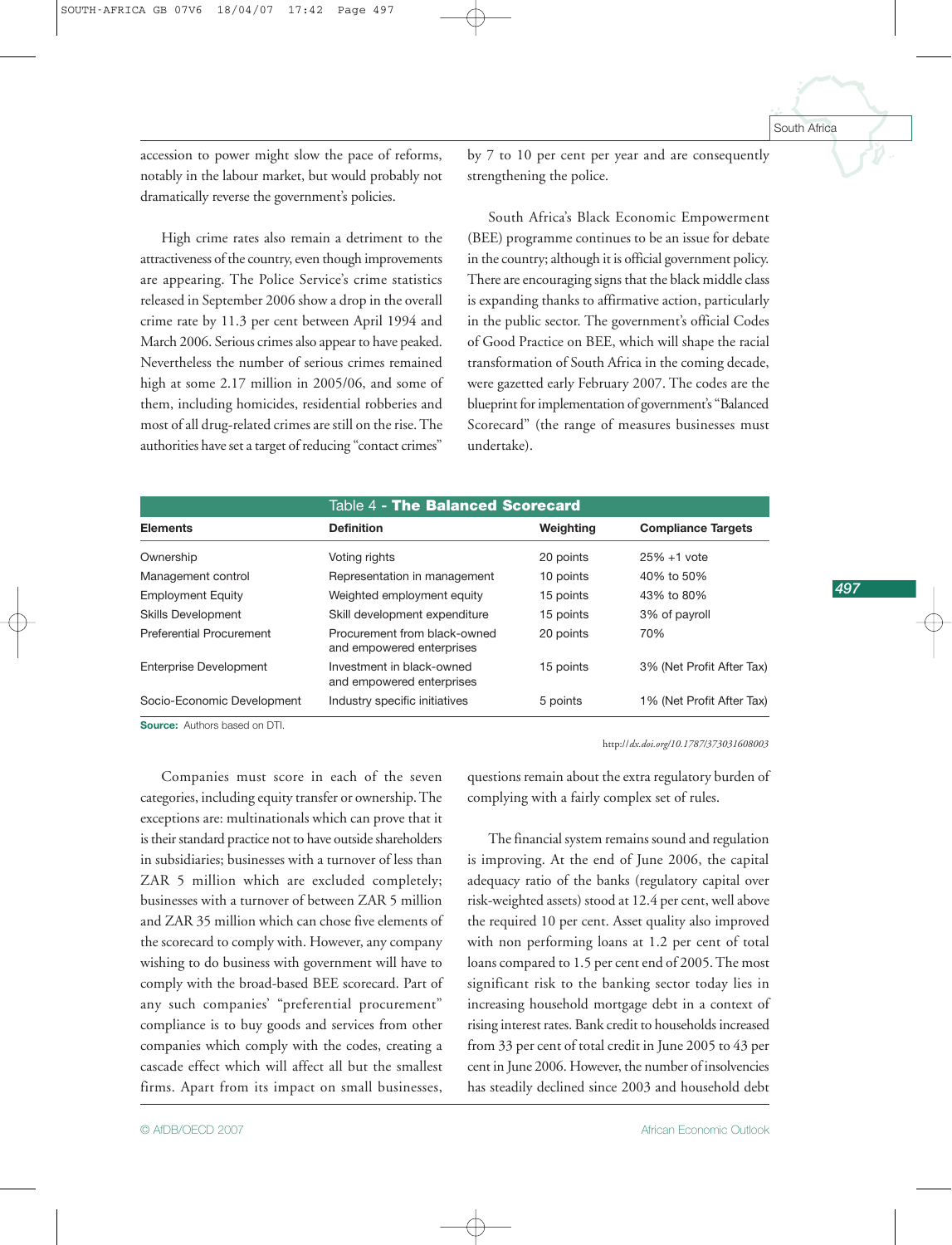service remains low, making it unlikely that loan defaults would be widespread enough to cause systemic problems. Strengthened bank supervision, and enhanced bank risk management systems, notably to comply with the Basel II agreement, have also reduced the risk of a banking crisis.

#### *Access to Drinking Water and Sanitation*

South Africa is a semi-arid country, with rainfall well below the world average and unevenly distributed; available water resources are used very intensively. No fewer than 458 dams were commissioned between 1950 and 2000, initially for irrigation purposes but subsequently also for the provision of drinking water. These facilities were not initially located near population centres and therefore required heavy investment in piping. Water is also very inefficiently used with 60 per cent of available supply consumed by agriculture, which only accounts for 4 per cent of GDP. Water pollution remains an issue in a country in which agriculture, mining and energy are major sectors. With demand growing, South Africa faces a serious risk of shortages by 2020. To meet the challenge, the country is investing primarily in water use efficiency programmes (especially in the domestic and agricultural sectors) and secondarily in additional supply via recycling, desalination and new infrastructures.

At the end of the apartheid regime in 1994, South Africa inherited a backlog of some 15 million people with no access to safe water supply and more than 20 million with no access to sanitation services, most of them in the former homelands. The newly elected government instituted an overhaul, with the Department of Water Affairs and Forestry (DWAF) at the centre of the new system. The 1994 White Paper on Community Water Supply and Sanitation, the 1997 Water Services Act and the National Water Act of 1998 established the objective of access to basic water and sanitation services for all while ensuring environmental sustainability as well as economic efficiency. A 2001 White Paper introduced a free basic water allotment of 25 litres per day per person. The constitution vests the responsibility for water and sanitation services in local government. National government, however, is provided with the regulatory function.

Despite the official adoption of a decentralised approach to managing water and sanitation issues, the sector remains highly centralised with the DWAF overseeing both service provision and the institutional and policy framework. This reflects capacity constraints at the municipal level but also some reluctance on the part of the DWAF to relinquish its control. There is also very little co-operation with the private sector. The number of public-private partnerships fell to only three after the termination of the management contract between the municipality of Johannesburg and Suez affiliated JOWAM in March 2006. The government has shown a clear reluctance to transfer substantial responsibilities to private operators.

Overall, the country has made considerable progress in improving access to safe water and sanitation, especially considering the rising population: a total of 21.4 million people have been given access to improved water supplies since 1994, bringing the percentage of people without access from 39.9 per cent to 7 per cent. Meanwhile, 9 million people have been provided with improved sanitation, raising the percentage of people with access from 49 per cent to 69 per cent. In 2003, the DWAF established the Strategic Framework for Water Services, which set targets of universal access to water by 2008 and to sanitation by 2010, well ahead of the MDG targets of 80 per cent with access to water and sanitation by 2015. In practice, however, while South Africa will easily reach the MDG water supply target by 2015, it will find it difficult to meet the sanitation target and provision of a universal service is likely to take even longer.

After the remarkable progress of the last decade, tackling the remaining backlog of 5 million people without services represents a much more difficult challenge as this population is mostly rural and dispersed. Better rural access to water services will require substantial improvement in municipalities' managerial and engineering capacities. At the same time, urban water and sanitation systems are in urgent need of better maintenance. While government focuses mostly on the development of new infrastructure, maintenance of older networks, which today are between 50 and 100 years old, is neglected. All these problems

*498*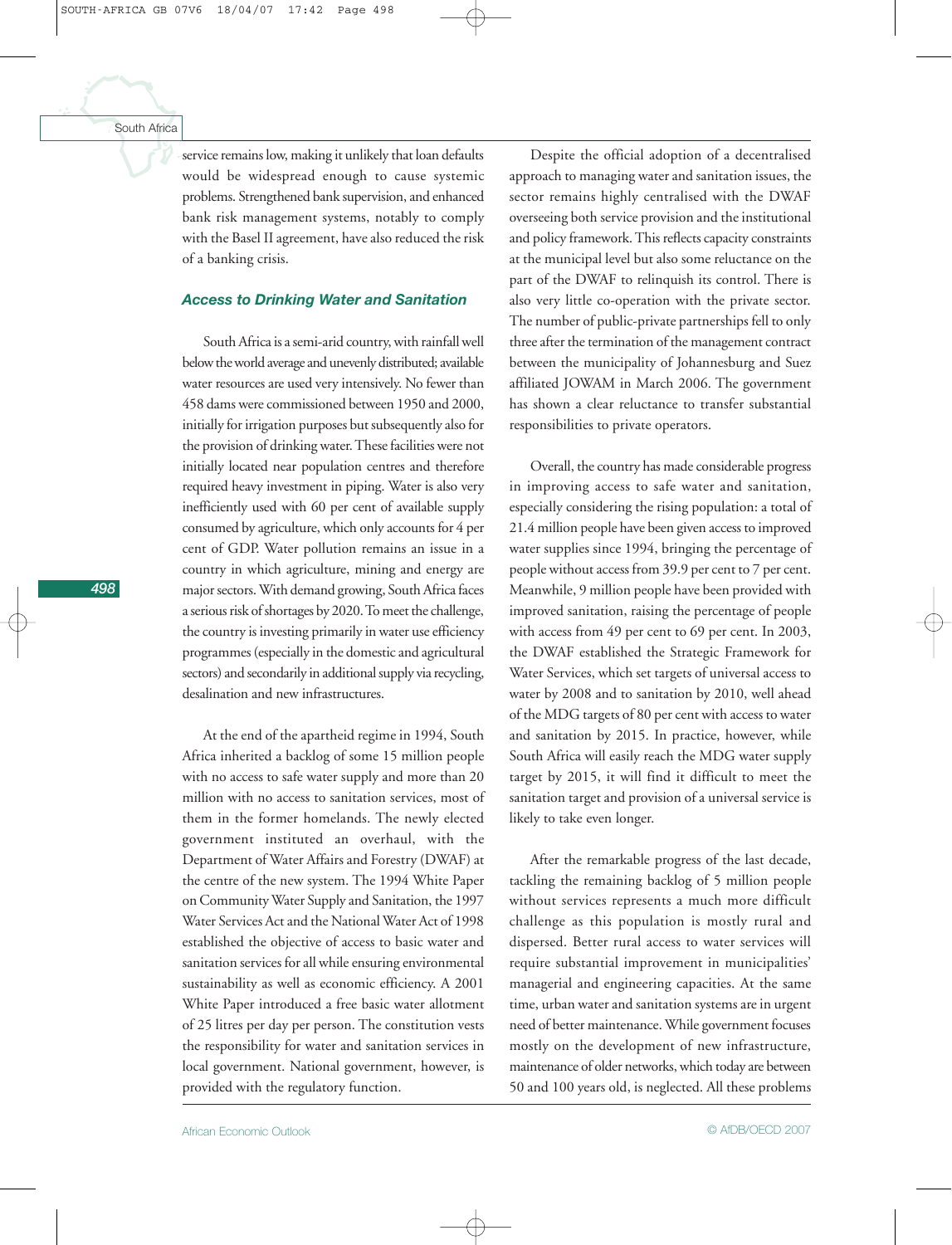mean that it will be difficult to raise access levels much in the coming years.

Even though it remains largely state-owned, the sector is seeking financial sustainability but faces low willingness to pay on the part of population, partly as a result of historical resistance in the townships to the apartheid regime, and, in the case of smaller municipalities, limited collection capacity. Smaller municipalities face huge challenges in terms of covering operational and maintenance costs in a context of high poverty levels, existing free access to basic water services and plans on the government's part to phase out subsidies after five years. On the other hand, some of the bigger municipalities such as Johannesburg are seeking innovative financing schemes.

## **Political Context and Human Resources Development**

South Africa's standing continues to rise on the African continent as well as in the international arena. In 2007, the country starts a two-year term on the United Nations Security Council. It has also become chair of the G20 forum of industrialised and developing economies. However, with the election of the next ANC president approaching, internal politics is moving under the spotlight.

The March 1 2006 municipal elections gave expression to a rise in popular discontent fuelled by a perception of limited progress in the provision of public services at local level, the slow pace of improvement in the majority of the black population's living conditions and pervasive unemployment. Rising dissatisfaction is putting pressure on the ANC coalition, deepening the divide between the current leadership and the left wing represented by the Congress of South African Trade Unions (COSATU) and the South African Communist Party (SACP). The coming selection of the ANC president in December 2007 prior to presidential elections in 2009 is exacerbating the tensions which have been further fuelled by the twists in the Zuma affair. After Jacob Zuma, then deputy president, was dismissed by President Mbeki in 2005 on allegations of fraud and corruption and further indicted with rape charges, his political prospects as future ANC president seemed very slim. However, his case changed dramatically in September 2006 when the corruption charges against him were dismissed for lack of proof and he was acquitted of rape. Zuma is back in contention for the ANC presidency, a post which is virtually certain to lead to the presidency in 2009. Despite the trials, support for him has grown, especially among the unions and the communists which see in him the most credible alternative to the current business-oriented government.

Between 1995 and 2005, South Africa's population increased from 41.5 million to 46.9 million while average household size fell from 4.7 to 3.7 people. Demographic pressure, combined with a rise in the number of households and migration to urban areas, has partly offset the government's efforts to improve delivery of public services. For example, even though 2.5 million new formal housing units were built between 1995 and 2005, the proportion of households living in formal housing decreased from 72.9 per cent to 69.8 per cent and informal settlements mushroomed. This trend is making it increasingly difficult to meet demand for electricity and water services.

Despite the creation of 1.2 million jobs in the formal sector (excluding agriculture) between March 2001 and March 2006, the growth of the labour force has prevented unemployment from being significantly reduced and real wages from being increased. From 1995 to 2005, the active population rose by 65 per cent and the number of unemployed people increased by 168 per cent, from 1.6 million to 4.4 million. The stubbornly high unemployment rate also stems from the apartheid legacy of skill mismatch and inequalities. Nevertheless, encouragingly, the unemployment rate has started to decline in recent years, from a high of 30.2 per cent in 2002 to 25.6 per cent in March 2006.

Earnings inequality rose sharply during 1995-1999 and remained high but stable over 2000-04. South Africa's efforts to stimulate export-led growth have yielded limited gains in employment and incomes for unskilled workers due to the capital-intensive nature of exports. Clearly, skill development remains a key